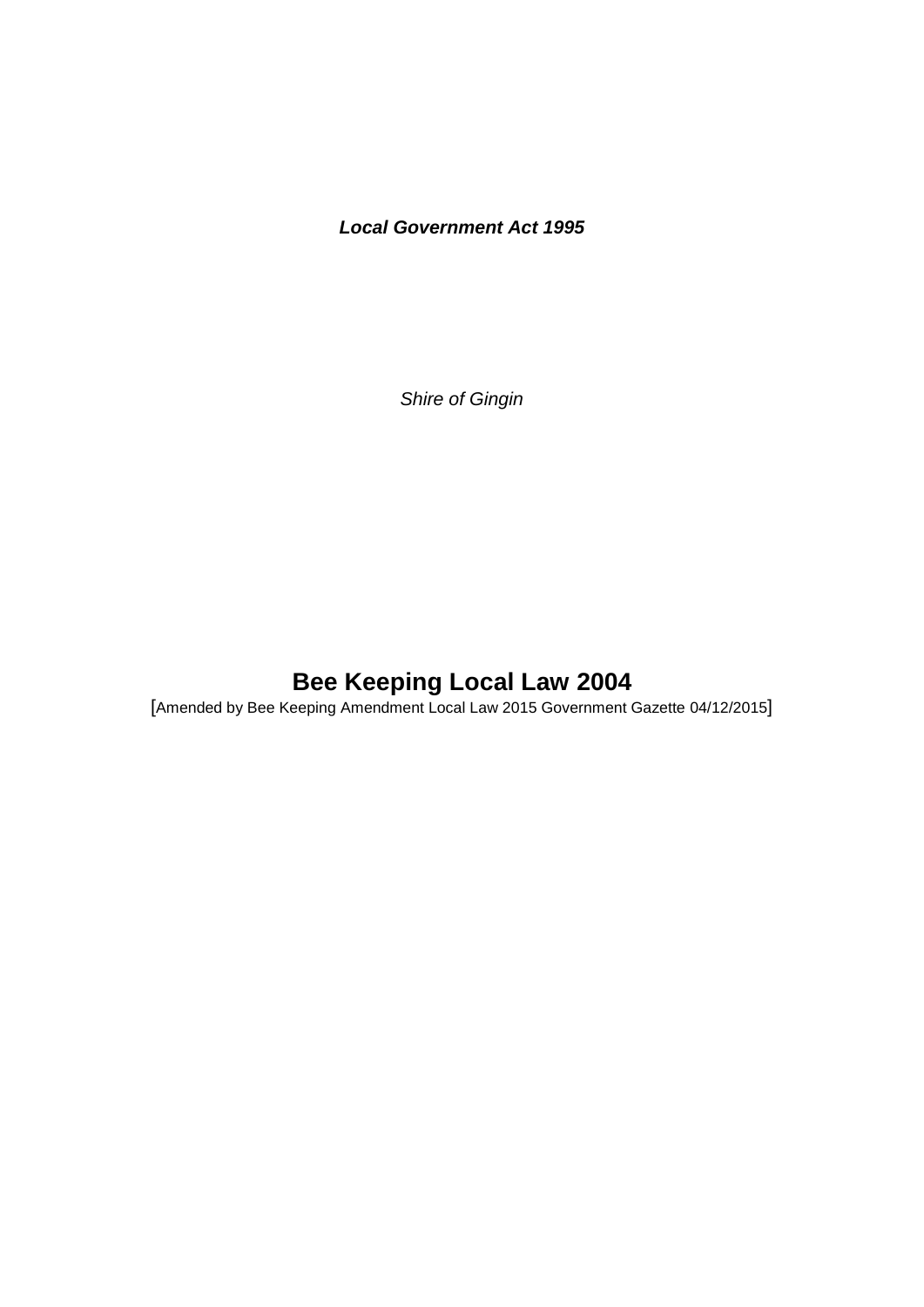# **TABLE OF CONTENTS**

| 1.  |                                                                            |  |
|-----|----------------------------------------------------------------------------|--|
| 2.  |                                                                            |  |
| 3.  |                                                                            |  |
| 4.  |                                                                            |  |
| 5.  |                                                                            |  |
| 6.  |                                                                            |  |
| 7.  |                                                                            |  |
| 8.  |                                                                            |  |
| 9.  | Permit holder to notify of cessation of registration or keeping of bees  4 |  |
| 10. |                                                                            |  |
| 11. |                                                                            |  |
| 12. |                                                                            |  |
| 13. |                                                                            |  |
| 14. |                                                                            |  |
| 15. |                                                                            |  |
|     |                                                                            |  |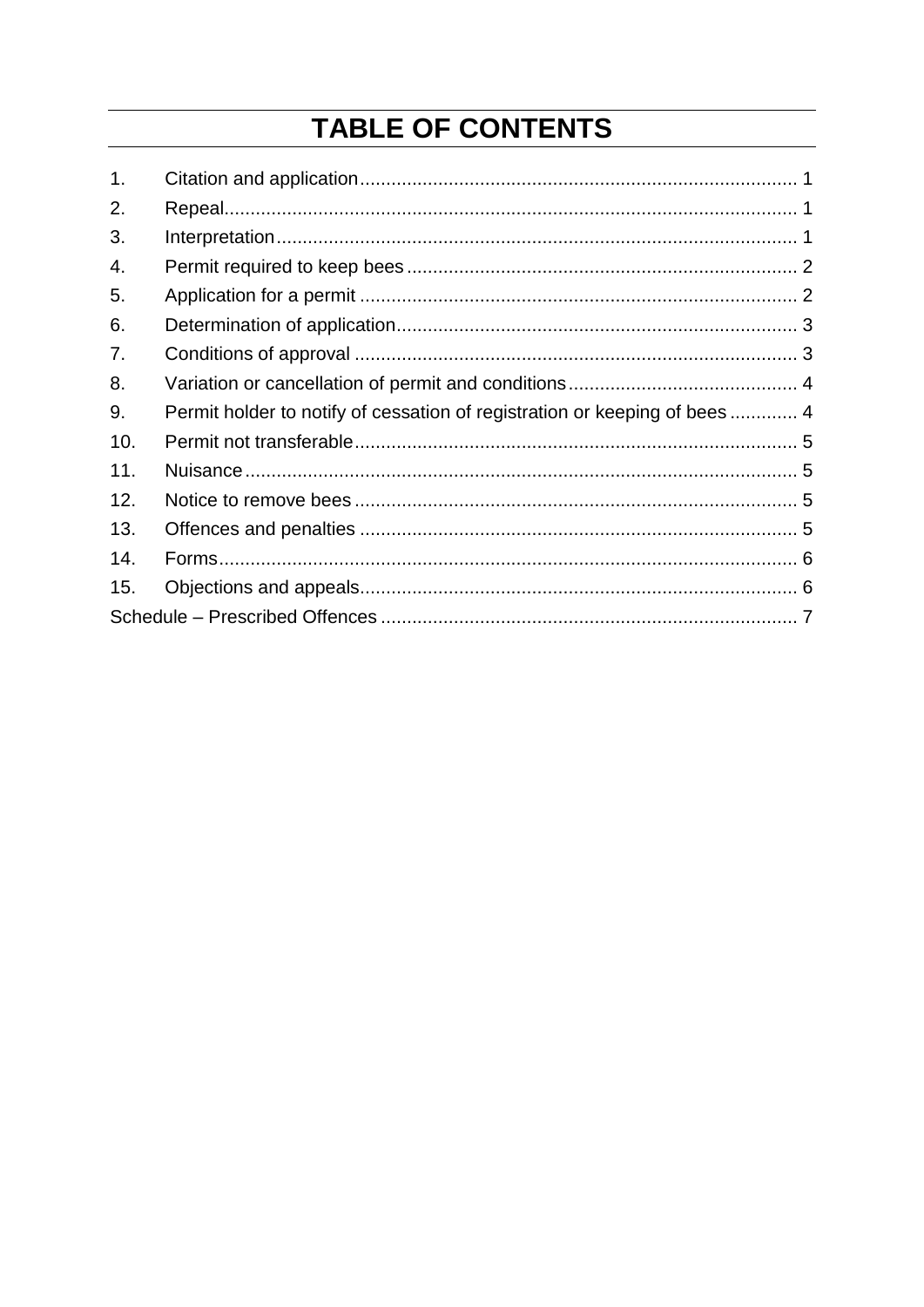#### *Local Government Act 1995*

#### **Shire of Gingin**

#### **BEE KEEPING LOCAL LAW (2004)**

Under the powers conferred by the *Local Government Act 1995* and under all other powers enabling it, the Council of the Shire of Gingin resolved on 21st October 2003 to make the following local law.

#### <span id="page-2-0"></span>**1. Citation and application**

This local law may be cited as the Shire of Gingin Bee Keeping Local Law (2004) and shall apply throughout the district.

#### <span id="page-2-1"></span>**2. Repeal**

The Local Laws Relating to the Keeping of Bees published in the Government Gazette of 24 December 1976 is repealed.

#### <span id="page-2-2"></span>**3. Interpretation**

In this local law, unless the context requires otherwise -

**"Act"** means the Local Government Act 1995;

**"bee hive"** means a hive standing alone or any 2 or more hives standing in a group;

**"Bee keeper"** has the meaning given to it in regulation 3 of the *Biosecurity and Agriculture Management Regulations 2013*;

**"Crown land"** has the meaning given to it in the Forest Management Regulations 1993;

**"district"** means the district of the local government;

**"local government"** means the Shire of Gingin;

**"permit"** means a permit issued under this local law;

**"permit holder"** means a person who holds a valid permit;

**"Rural Living Area"** means any area zoned as Rural Living under the local government's Local Planning Scheme;

**"Schedule"** means the Schedule to this local law; and

**"townsite"** means the townsites of Gingin, Lancelin, Guilderton, Seabird and Ledge Point which are –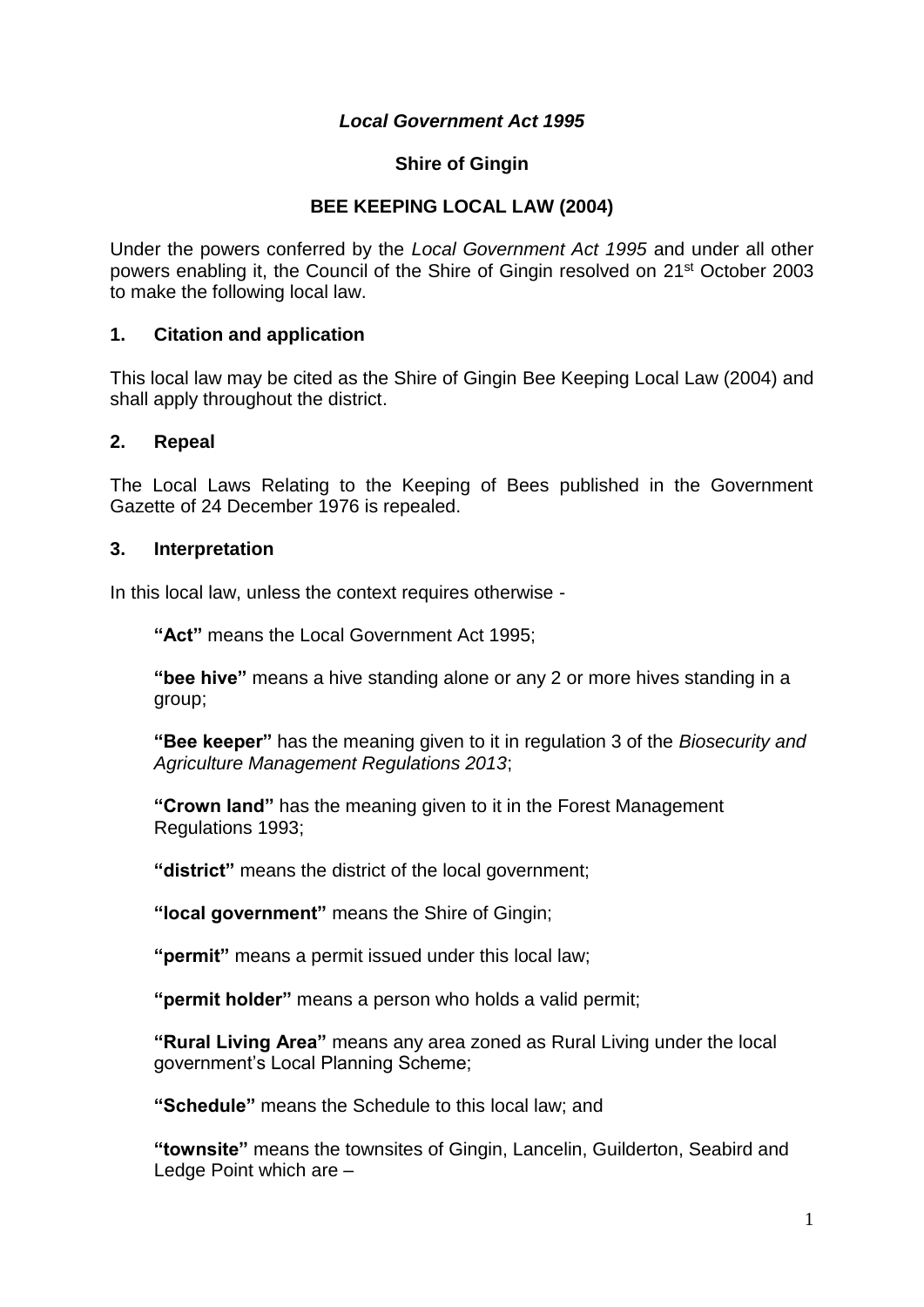- (a) constituted under section 26(2) of the Land Administration Act 1997; or
- (b) referred to in clause 37 of Schedule 9.3 of the Act.

#### <span id="page-3-0"></span>**4. Permit required to keep bees**

- (1) Subject to the provisions of this clause, a person shall not keep bees or allow bees to be kept on land except in accordance with a valid permit issued in relation to the land.
- (2) Subclause (1) does not apply where
	- (a) the land is outside a townsite or Rural Living Area; and
	- (b) the bees are kept
		- (i) at least 500m from a thoroughfare; or
		- (ii) less than 500m from a thoroughfare but the vegetation or a screen or other barrier on the land is such as to encourage the bees to fly at a height over the thoroughfare as will not create a nuisance to users of the thoroughfare.
- (3) Subclause (1) does not apply where an occupier of land keeps bees on the land
	- (a) for a continuous period not exceeding 8 weeks; and
	- (b) for the purpose of pollinating a crop on the land.
- (4) An occupier referred to in subclause (3), in keeping bees under that subclause, shall provide a good and sufficient water supply on the land which is readily accessible by the bees.
- (5) Subclause (1) does not apply where a person keeps bees on Crown land.

#### <span id="page-3-1"></span>**5. Application for a permit**

–

An applicant for a permit shall -

- (a) be a person registered as a beekeeper under regulation 13 of the *Biosecurity and Agriculture Management (Identification and Movement of Stock and Apiaries) Regulations 2013*;
- (b) provide such details as may be required by the local government;
- (c) apply in the form determined by the local government; and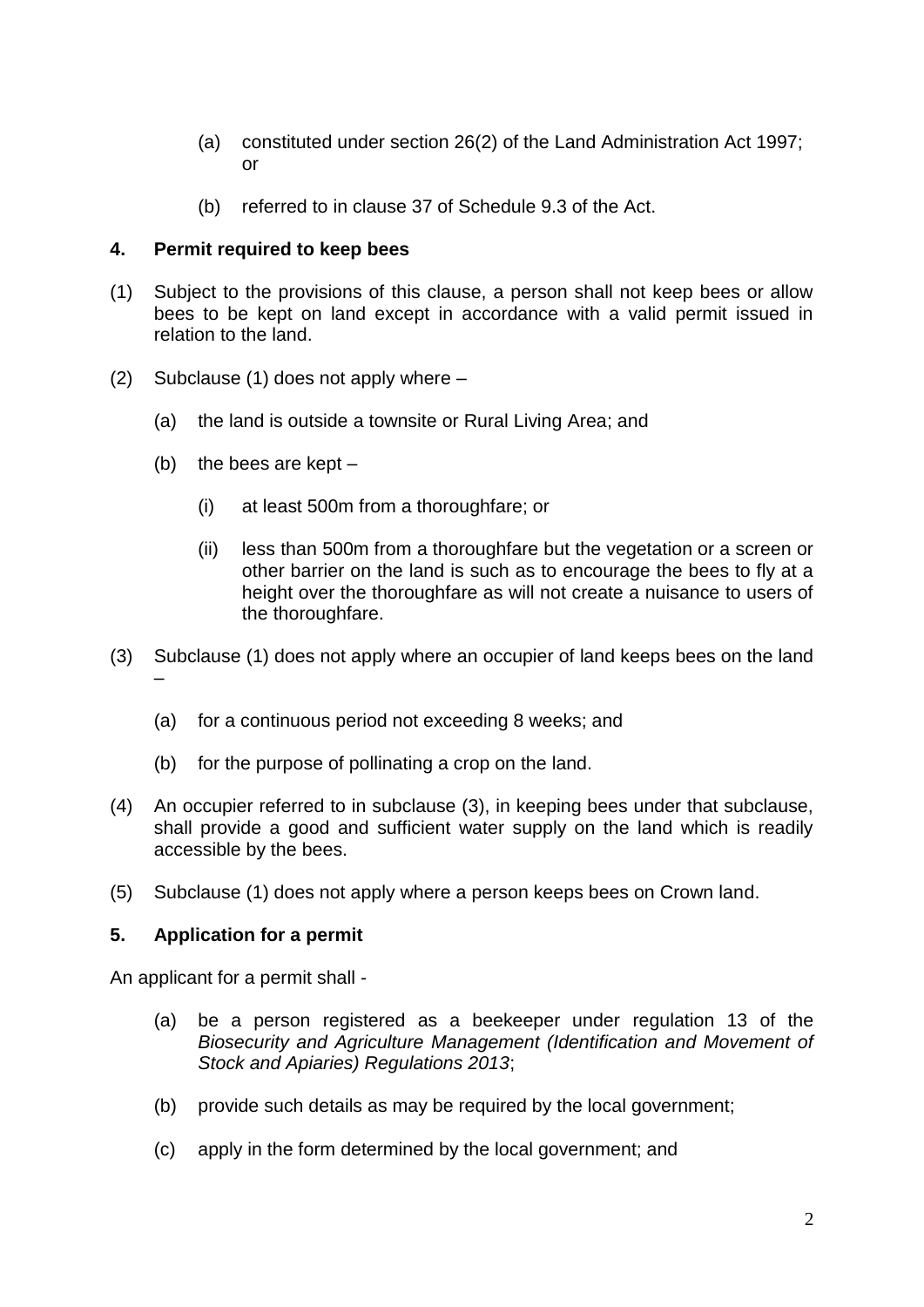(d) pay any application fee imposed and determined by the local government under sections 6.16 – 6.19 of the Act.

#### <span id="page-4-0"></span>**6. Determination of application**

- (1) The local government may
	- (a) refuse to determine an application for a permit which does not comply with clause 5;
	- (b) approve an application for a permit subject to the conditions referred to in clause 7 and to such other conditions as it considers appropriate; or
	- (c) refuse to approve an application for a permit.
- (2) Where an application for a permit is approved subject to conditions, the permit holder is to comply with those conditions or is to cause those conditions to be complied with.
- (3) Where the local government approves an application under subclause (1)(b), it is to issue to the applicant a permit in the form determined by the local government.
- (4) A permit is valid from the date of issue for a period of five years unless and until it is cancelled under this local law.

# <span id="page-4-1"></span>**7. Conditions of approval**

- (1) Without limiting the generality of clause 6(1)(b), an application for a permit may be approved by the local government subject to the following conditions -
	- (a) the provision of an adequate and permanent water supply on the land which is readily accessible by the bees on the land;
	- (b) each bee hive shall be
		- (i) kept at a distance specified by the local government from any neighbouring building, thoroughfare, public place, private street, laneway or boundary of the land; or
		- (ii) located near a screen or other barrier so as to prevent the bees flying low over a thoroughfare, public place or adjoining land;
	- (c) no more than 2 bee hives are to be kept on land of less than 2,000 square metres in area;
	- (d) no more than 15 bee hives are to be kept on land between 2,000 and 20,000 square metres in area;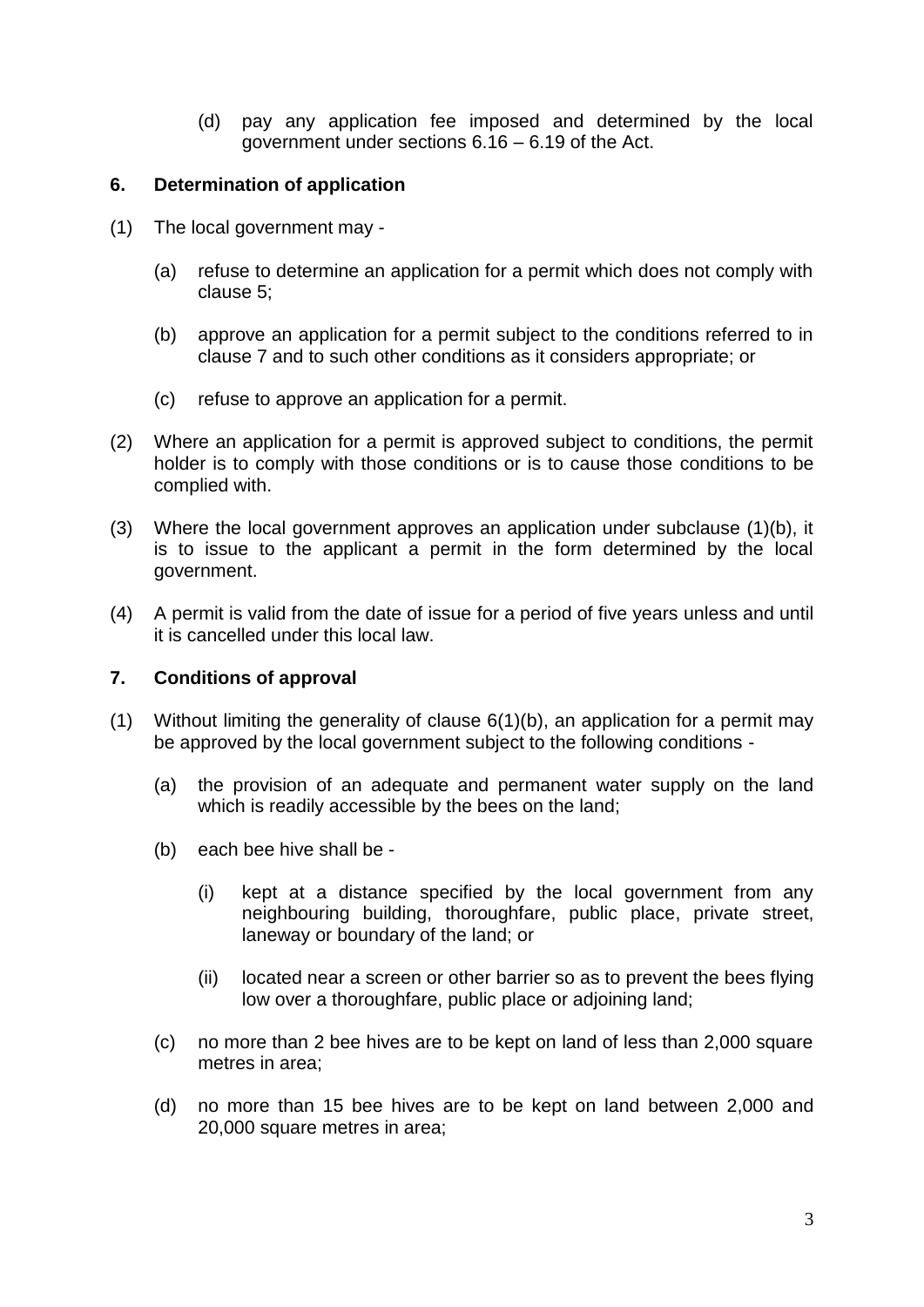- (e) annual submission by the permit holder of a copy of a Bee Keeper's Licence as approved by the Department of Agriculture and Food, Western Australia; and
- (f) an annual inspection will be carried out by the local government.
- (2) In respect of a particular application for a permit, the local government may vary any of the conditions referred to in subclause (1).

### <span id="page-5-0"></span>**8. Variation or cancellation of permit and conditions**

- (1) The local government may vary the conditions of a permit after it has been issued.
- (2) The local government may cancel a permit on the request of a permit holder to do so.
- (3) Notwithstanding clause 12, a permit shall be cancelled on
	- (a) the permit holder ceasing to be registered as a beekeeper under regulation 13 of the *Biosecurity and Agriculture Management (Identification and Movement of Stock and Apiaries) Regulations 2013*; or
	- (b) the expiration of a continuous period of 12 months during which the permit holder has not kept any bees on the land to which the permit relates,

without any action required on the part of the local government.

# <span id="page-5-1"></span>**9. Permit holder to notify of cessation of registration or keeping of bees**

- (1) In this clause a 'permit holder' includes the holder of a permit cancelled by clause 8(3).
- (2) A permit holder is to notify the local government in writing as soon as practicable after -
	- (a) the permit holder ceases to be registered as a beekeeper under regulation 13 of the *Biosecurity and Agriculture Management (Identification and Movement of Stock and Apiaries) Regulations 2013*; or
	- (b) a continuous period of 12 months passes during which the permit holder has not kept any bees on the land described in her or his permit.
- (3) A permit holder shall, within 7 days of the local government giving the permit holder a written notice to do so, provide to the local government –
	- (a) written proof of her or his registration as a beekeeper under regulation 13 of the *Biosecurity and Agriculture Management (Identification and Movement of Stock and Apiaries) Regulations 2013*;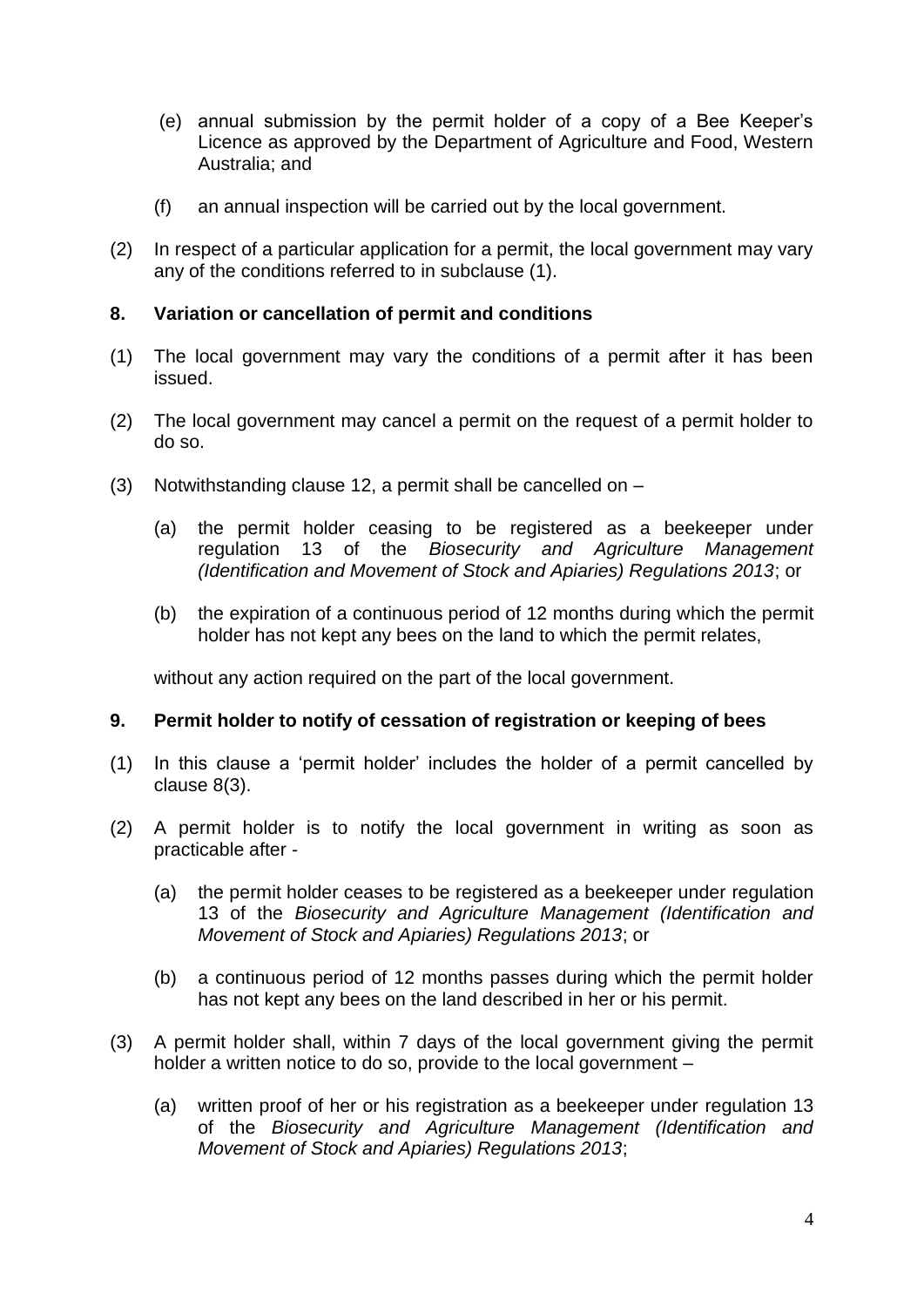- (b) in respect of land identified by the local government in its notice, a signed statement as to whether or not he or she has kept bees on the land within the 12 months preceding the date of the notice; or
- (c) both.

# <span id="page-6-0"></span>**10. Permit not transferable**

A permit is personal to the permit holder and applies only to the land described in the permit.

# <span id="page-6-1"></span>**11. Nuisance**

A person shall not keep or allow to be kept bees or beehives, or both, on land so as to create a nuisance.

# <span id="page-6-2"></span>**12. Notice to remove bees**

- (1) Whenever in the opinion of the local government a person has contravened any provision of the *Biosecurity and Agriculture Management Act 2007* or of this local law which relates to the keeping of bees or bee hives, the local government may give the permit holder in relation to that land, or if there is no valid permit in relation to that land an owner or occupier of the land a written notice requiring her or him to remove any bees or bee hives, or both, from the land within the time specified in the notice.
- (2) Subject to Division 1 of Part 9 of the Act, on the giving of a notice referred to in subclause (1), any valid permit given by the local government relating to the keeping of bees or bee hives on that land is cancelled from the time specified in the notice, being not less than 7 days from the date it is given.
- (3) Where a person fails to comply with a notice given under subclause (1), the local government may dispose of the bees or the bee hives or both in such manner as it sees fit and recover the costs of so doing from the permit holder or an owner or occupier, as the case may be, as a debt due to it.

# <span id="page-6-3"></span>**13. Offences and penalties**

- (1) A person who fails to do anything required or directed to be done under this local law, or who does anything which under this local law that person is prohibited from doing commits an offence.
- (2) A person who commits an offence under this local law is liable to a penalty of \$5,000 and a daily penalty of \$500 in respect of each day or part of a day during which the offence has continued.
- (3) An offence against a clause specified in the Schedule is a prescribed offence for the purposes of section 9.16(1) of the Act.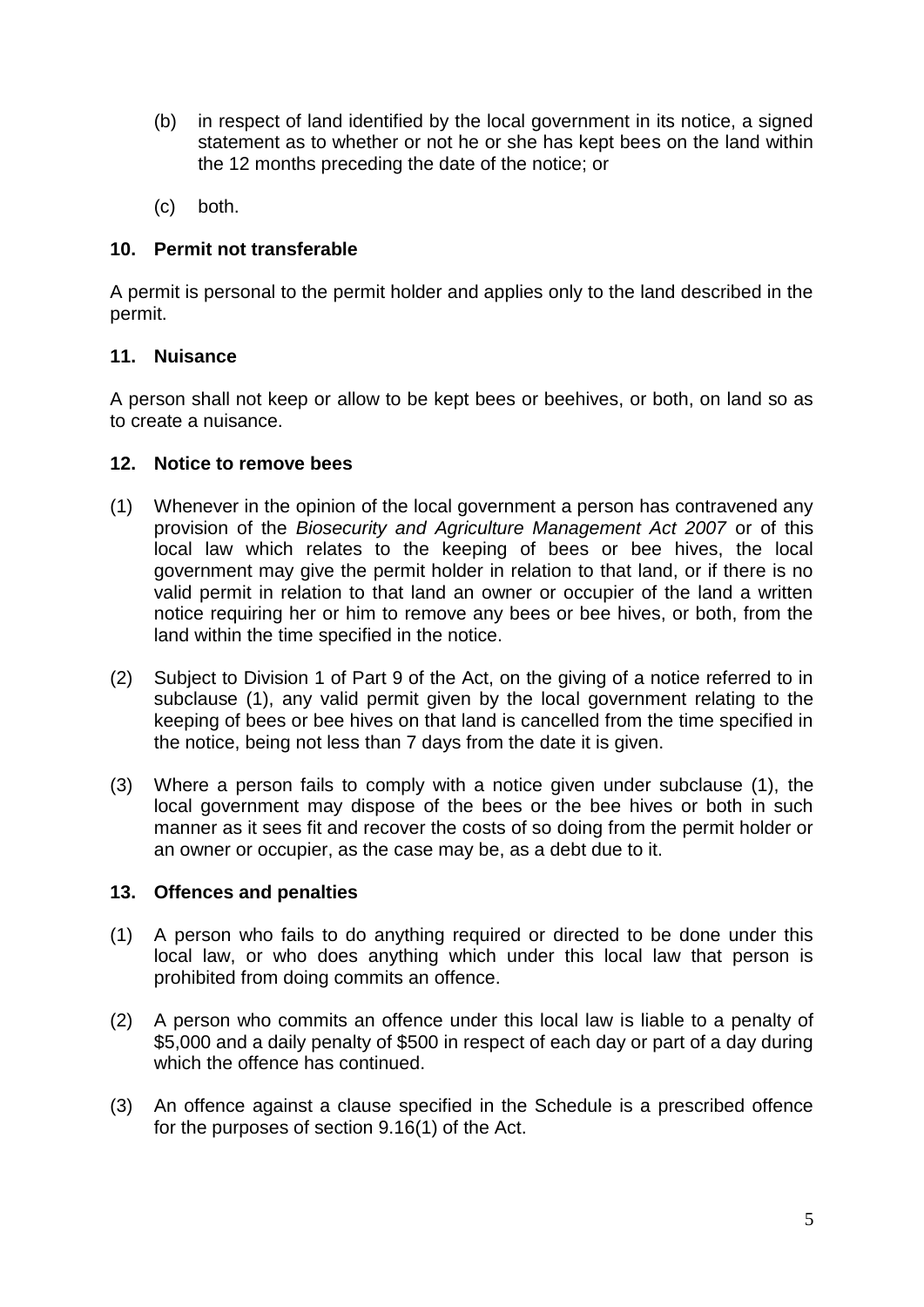(4) The amount of the modified penalty for a prescribed offence is that specified adjacent to the clause in the Schedule.

# <span id="page-7-0"></span>**14. Forms**

For the purposes of this local law -

- (a) the form of the infringement notice given under section 9.16 of the Act is that of Form 2 in Schedule 1 of the Local Government (Functions and General) Regulations 1996; and
- (b) the form of the notice sent under section 9.20 of the Act withdrawing an infringement notice is that of Form 3 in Schedule 1 of the Local Government (Functions and General) Regulations 1996.

#### <span id="page-7-1"></span>**15. Objections and appeals**

When the local government makes a decision under this local law as to whether it will -

- (a) grant a person a permit;
- (b) vary or cancel a permit; or
- (c) give a person a notice under clause 12(1),

the provisions of Division 1 of Part 9 of the Act and regulation 33 of the *Local Government (Functions and General) Regulations 1996* shall apply to that decision.